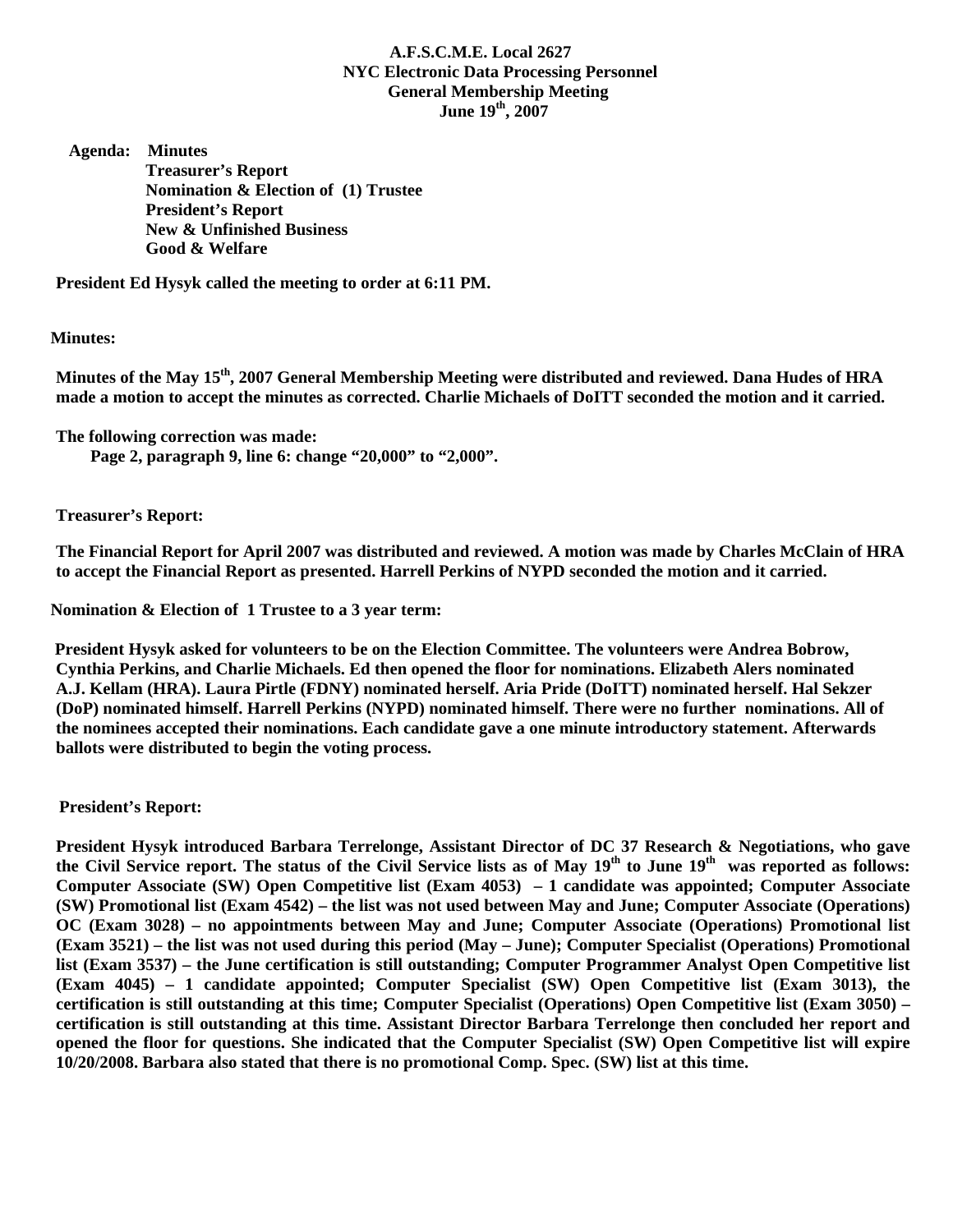## *General Membership Meeting Minutes for June 19th, 2007*

**In answering members' questions, Ms. Terrelonge stated that the Local has requested that DCAS put several computer exams on the next exam schedule. Gilbert Sambolin asked if any progress has been made in updating tasks and standards for the various computer titles. She said that when the City updates or modifies their tasks and standards, they have to notify the union to go into discussion in regards to those changes and the impact it may have on employees. Tasks and standards are agency specific. Bruce Heigh wanted to know about the life of a list. Barbara said that the life of a list is usually 4 years but it can be extended to 5 if requested. In past years, the City has said that each year they would extend a list from one year to another up to 5 years. DCAS is the entity that determines the tests that are put on the yearly exam schedule. Based upon members' needs, the union requests that certain exams be given. In recent years DCAS has encountered staffing issues which result in fewer exams being scheduled each year. Ed said that DCAS has the ability to give only 100 exams each year and those exams are in areas of what they consider high priority such as police, fire, ems and others. Basically if the Local wants certain exams to be given, it will probably have to sue.** 

**President Hysyk said that the DC 37 Legal Department sued DCAS to force them to give a Computer Systems Manager exam which had not been given in over 12 years. The exam has now been scheduled for February 2008. The application period will start in November 2007. The Computer Operations Manager exam will also be given. Ed stated that he will have A. Gorman, an attorney who works for the General Counsel of DC 37, look into what we can do to get a Telecommunications Manager exam. President Hysyk said that a new schedule of city exams for the upcoming fiscal year will be published by DCAS at the end of June. Any computer exams scheduled will be posted on the Local's website.** 

**President Hysyk said that members are welcome to attend the DC 37 Civil Service Committee meetings which occur every 2nd Wednesday of every month except for July and August. The meetings take place in the 5th floor conference room at 6 p.m. Staff from Research & Negotiations and the Legal department are usually present to answer members' questions and concerns.** 

**President Hysyk talked about Salary Review. He said that he received a memo stating that all salary review proposals must be submitted to Research & Negotiations by September 1st , 2007. Ed stated that he had said in previous meetings that this was an ongoing process and that this Salary Review was not going to last forever. He said that Lillian Roberts had said that she wanted all of this in place prior to the expiration date of the present contract**  which expires on March 2<sup>nd</sup>, 2008. Bargaining on a new contract is going to start soon. He added that he had **mentioned in prior meetings that the Local's Salary Review committee had met once or twice and very few members showed up.** 

**Ed said that he and Barbara Terrelonge recently received a package from a group of members at HRA who have submitted a sizable amount of paperwork and data on the Computer Specialist (SW) title. This submission for Salary Review is being looked at by Barbara Terrelonge, Evelyn Seinfeld (Research & Negotiations) and Ed Hysyk.** 

**President Hysyk said that they may ask one of the 5 members who co-authored this report to submit their proposal directly to the Salary Review Panel. He said that he has not heard from any other members in reference to submitting additional reports on other titles. Ed added that neither he, Gary nor Robert have the time to do this. If a proposal is not received for a particular title, that title will be difficult to represent in front of the Salary Review Panel.** 

**Harold Sekzer (DoP) said that in the past few years the responsibilities of the Telecommunications titles have increased and he wanted to know how to put a proposal together for Salary Review. President Hysyk said that in the last membership meeting he distributed a report produced by Global Knowledge which can be used as a guide for a proposal.** 

**Barbara Terrelonge said that there are specific criteria for the Salary Review. She stated that the proposals should include comparisons between our members and those employees who work for the state and federal governments. Research and Negotiations staff will help in figuring out comparisons in health benefits and weekly work hours.**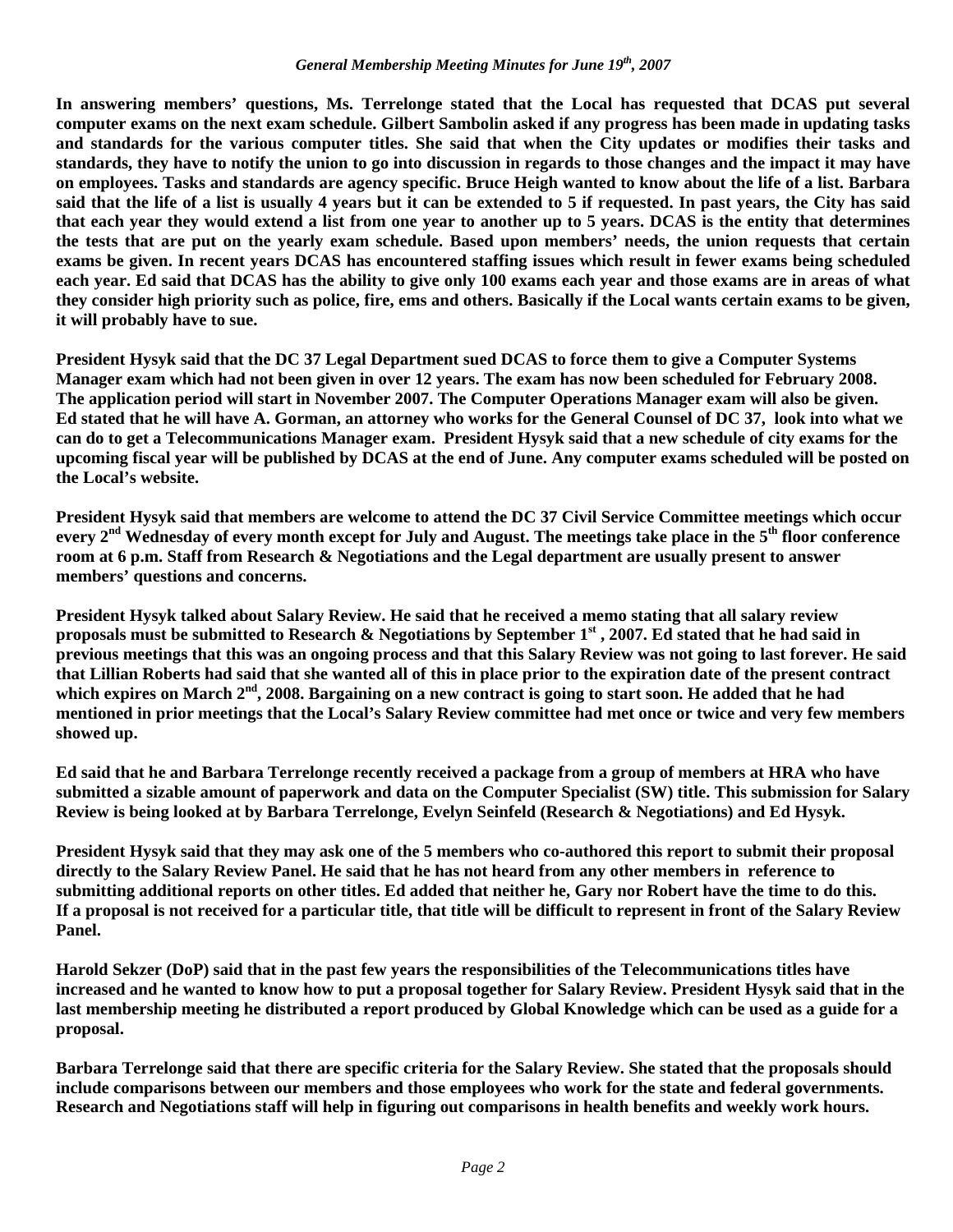**If more work is being done than what was done in the past, this should be noted. Productivity is another area that can be used in a proposal. Barbara said that staff will be available to guide and assist members by reviewing and critiquing their proposals. They will also help in providing data and doing calculations based upon comparisons.** 

**Victor Buckman (DEP) said that he compared the Computer Specialist (SW) III salary with the exact comparable title in the federal government and found out that the federal government employees were making 13-15% more in salary. If we can show a comparable title with comparable work and we are getting less in salary, that would justify a valid argument for getting more money. Ed asked him to send the data into the office. Victor said that he submitted the information to Fred Liu who forwarded it to the Local's Salary Review committee. Victor added that he thinks that it would be a good investment to get professional experts to do salary comparison reports if we are not able to do it. Barrbara Terrelonge said that she understood Victor's point in wanting a professional company to do the report but she said that at the Salary Review Panel, there were a lot of locals that did not use consultants and they were just as good as those that were presented by a corporation. She said that no one can talk about our work better than us.** 

**Michael Z. (ACS) said that many Computer Aides are doing a myriad of tasks outside of their job descriptions. He wanted to know if a list of computer aides could be compiled in order to contact them to find out exactly what kind of work they are doing. President Hysyk said that given the time constraints, it would be difficult to undertake a survey at this time. Barbara Terrelonge said that we have to figure out whether this is an out-of-title issue which belongs in another arena or is this an issue where the computer aide title is no longer a viable title and has evolved into something else. If this is an out-of-title issue, it must be reviewed by a rep. An out-of-title should not be mixed with the Salary Review issue. Barbara said that it may be that the job of a Computer Aide has evolved into something else, then that might fit under another category that talks about additional duties which also fit into the category of Salary Review.** 

**Barbara Terrelonge said that everything that is presented to the Salary Review Panel requires documentation. The panel is not going to accept anything at face value. It is very difficult to find job specifications for private industry employees. Getting private industry data is extremely difficult.** 

**President Hysyk said that he would present a case for the Computer Programmer Analyst Trainee at the Salary Review Panel. He said that since this title involves a small amount of members who have been employed for more than a year, he will be able to produce a report to justify a Salary Review.** 

**Artie Kellam (HRA) suggested that members go back to their worksites and get together with members to try to gather data to submit for Salary Review. He said that since there is a deadline, members need to come up with reports to submit to the panel, He said that blame can be placed on both sides for a lack of movement on the Salary Review issue. He said that members didn't really move forward as they should have. He also stated that there was not a strong push from the president to indicate the importance of this issue. Artie stated that it took too long for the Salary Review information to be placed on the website. He asked members how many times they received an e-mail concerning Salary Review as opposed to those concerning a march. He said that there should have been more advertising of the Salary Review issue so that members could have been further along in this process. But due to a lack of time, he urged members to get together quickly in order to prepare and submit a Salary Review proposal by September.** 

**Assistant Director Barbara Terrelonge said that one or two members from the group who submitted the Salary Review proposal for the Computer Specialist (SW) title will be asked to present their title to the Salary Review Panel and speak for that group. She said that she along with other staff from Research & Negotiations will provide guidance and feedback in order to assist in the preparation of the presentation. Artie Kellam asked that the criteria for the Salary Review be placed on the website. Ed said that he will post it.** 

**President Hysyk then moved on to report other union business.**